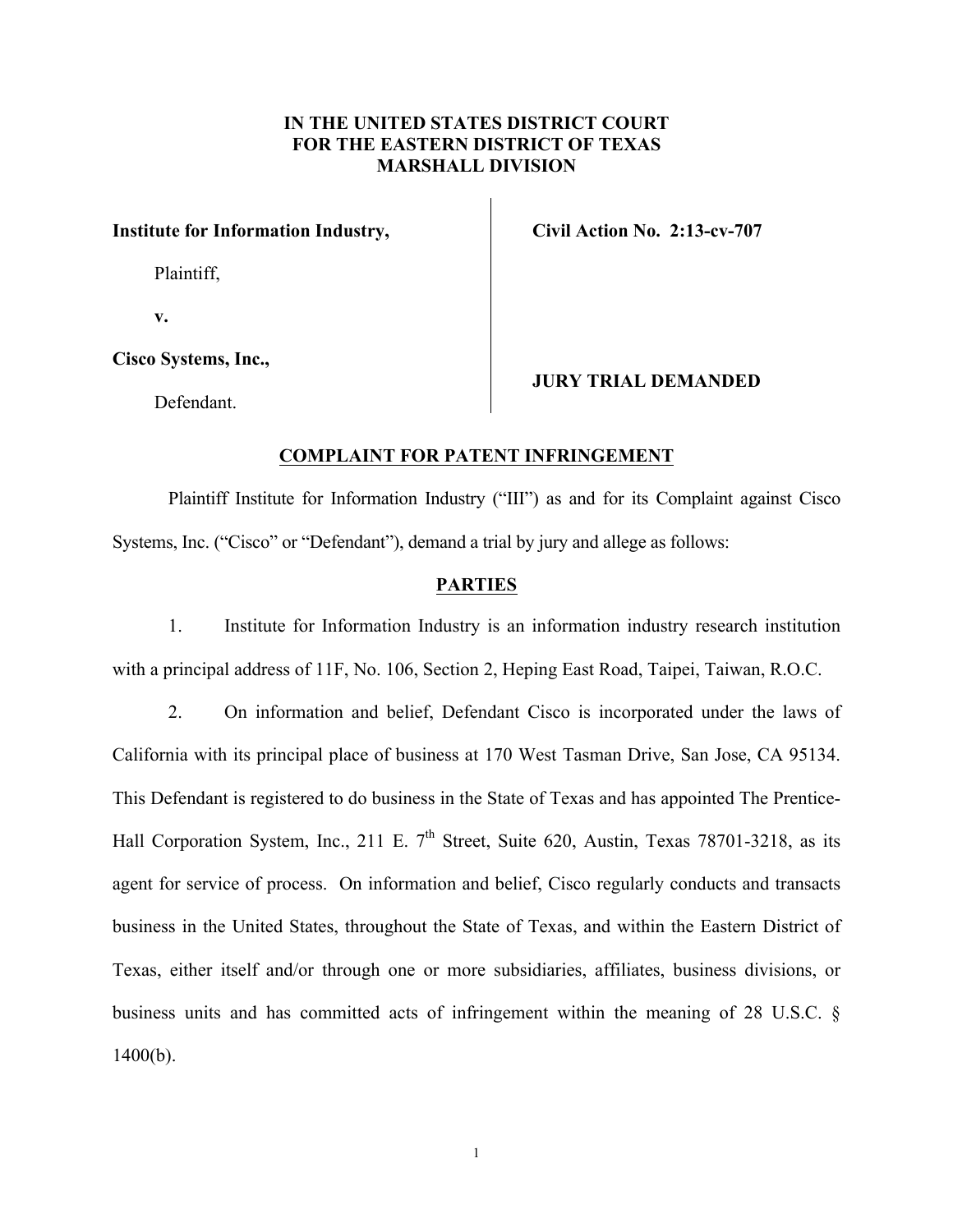#### **JURISDICTION AND VENUE**

3. This action arises under the Patent Laws of the United States, namely, 35 U.S.C. §§ 1 et seq. This Court has exclusive subject matter jurisdiction over this action pursuant to 28 U.S.C. §§ 1331 and 1338(a).

4. Venue is proper in this district under 28 U.S.C. §§ 1391(b)(2) and (c) and/or 1400(b). On information and belief, Cisco has transacted business in this district, and has committed acts of patent infringement in this district, by the making, using, offering for sell and/or selling products that infringe the patent in suit.

5. On information and belief, Cisco is subject to this Court's general and specific personal jurisdiction because: Cisco has minimum contacts within the State of Texas and the Eastern District of Texas and, pursuant to due process and/or the Texas Long Arm Statute, Cisco has purposefully availed itself of the privileges of conducting business in the State of Texas and in the Eastern District of Texas; Cisco regularly conducts and solicits business within the State of Texas and within the Eastern District of Texas; and causes of action arise directly from Cisco's business contacts and other activities in the State of Texas and in the Eastern District of Texas.

## **COUNT I INFRINGEMENT OF U.S. PATENT NO. 7,376,099**

6. III is the owner of all rights, title and interest to United States Patent No. 7,376,099 ("the '099 Patent") entitled "Methods and Systems of Dynamic Channel Allocation for Access Points in Wireless Networks." The '099 Patent was issued on May 20, 2008 after a full and fair examination by the United States Patent and Trademark Office. The application leading to the '099 Patent was filed on December 29, 2004. Attached as Exhibit "A" is a copy of the '099 Patent.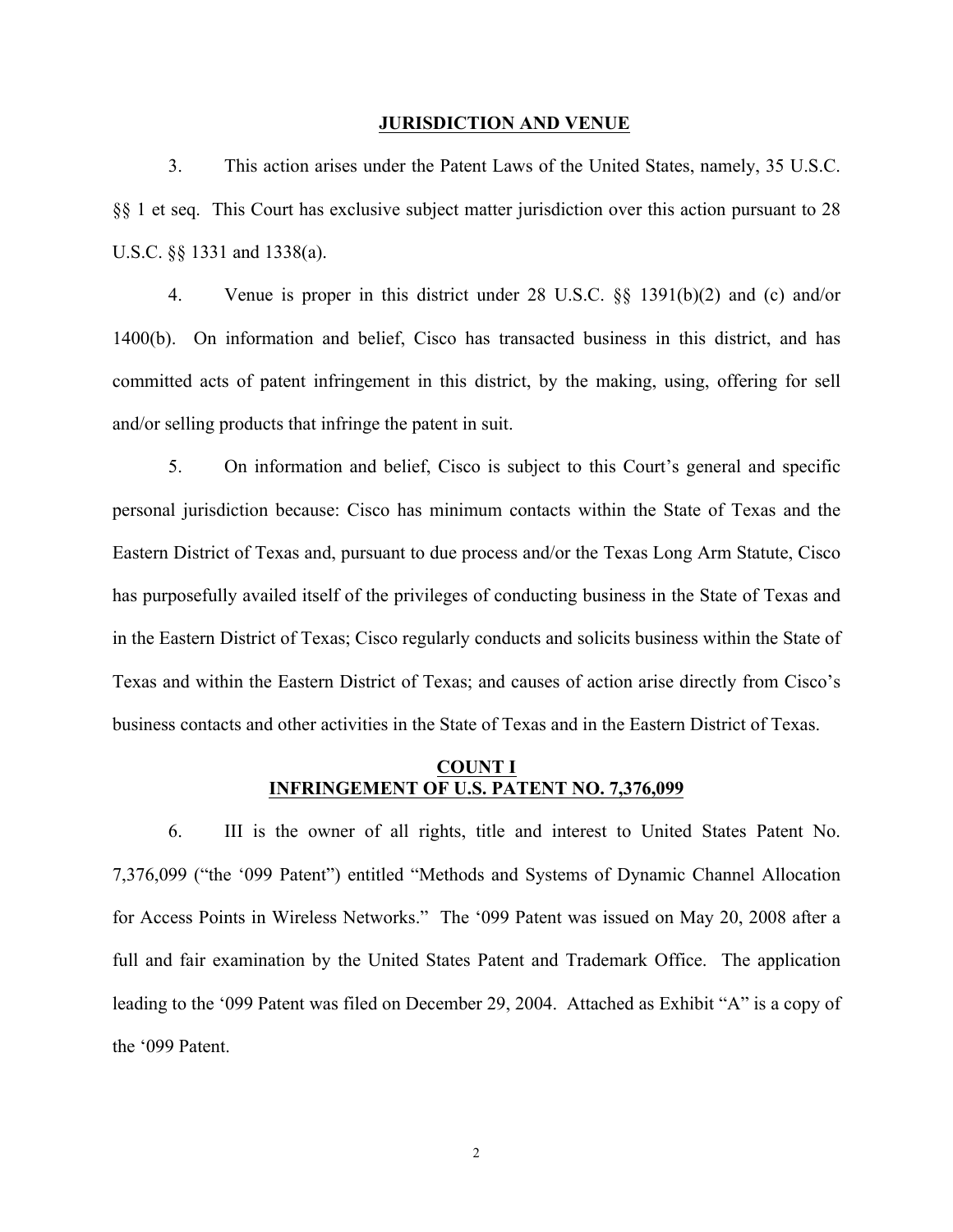7. The '099 Patent is generally directed to novel, unique and non-obvious systems and methods for dynamic channel allocation for access points in wireless networks.

8. On information and belief, Cisco has been and now is infringing the '099 Patent in the State of Texas, in this judicial district, and elsewhere in the United States by making, using, importing, selling or offering to sell systems and methods for dynamic channel allocation for access points in wireless networks according to the '099 Patent. On information and belief, examples of Cisco products that infringe the '099 Patent include, but are not limited to, the Cisco Wireless LAN Controller, which dynamically allocates channels for access points, and therefore infringe claims of the '099 Patent. Cisco is thus liable for infringement of the '099 Patent pursuant to 35 U.S.C. § 271.

9. As a result of Cisco's infringement of the '099 Patent, III has suffered monetary damages in an amount not yet determined, and will continue to suffer damages in the future unless Cisco's infringing activities are enjoined by this Court.

10. Unless a permanent injunction is issued enjoining Cisco and its agent, servants, employees, representatives, affiliates, and all others acting on or in active concert therewith from infringing the '099 Patent, III will be greatly and irreparably harmed.

## **PRAYER FOR RELIEF**

WHEREFORE, III respectfully requests that this Court enter:

A. A judgment in favor of III that Cisco has infringed the '099 Patent;

B. A permanent injunction enjoining Cisco and its officers, directors, agents, servants, affiliates, employees, divisions, branches, subsidiaries, parents, and all others acting in active concert therewith from infringing the '099 Patent;

3